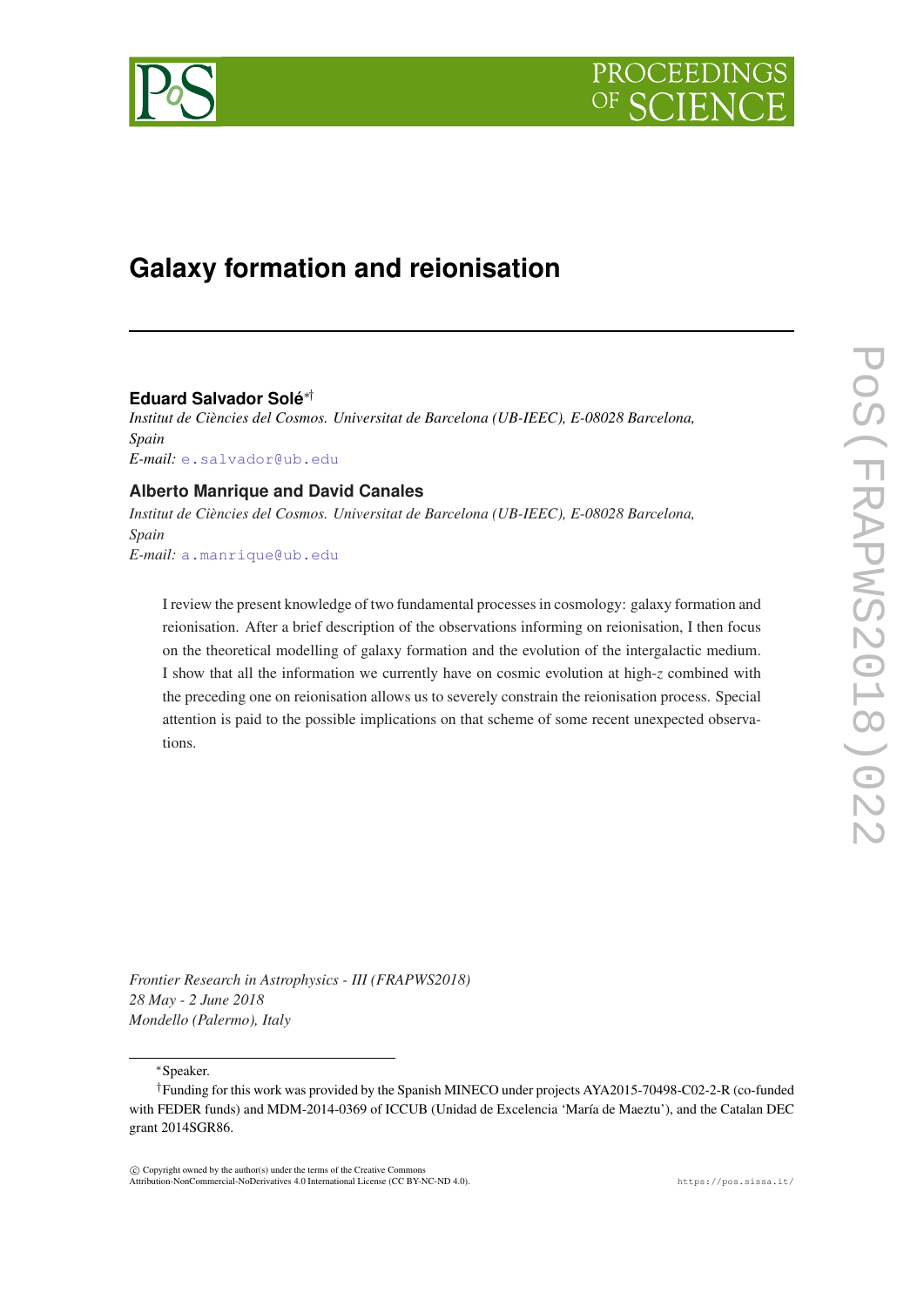#### 1. INTRODUCTION

Galaxy formation and reionisation are two intertwined fundamental issues in modern cosmology. Indeed, it is nowadays believed that the reionisation of the cosmic gas outside galaxies after it became essentially neutral at a redshift of  $z \sim 1100$  is the result of the ionising emission from luminous sources, which also reheated it and enriched it with metals and left as remnants the seeds of supermassive black holes (SMBHs) and reheated it. Conversely, the evolution of the intergalactic medium (IGM) also plaid a crucial role in galaxy formation, as the temperature, metallicity and ionisation state of the IGM determined at a great extent the possibility that it were trapped by haloes of different masses, cooled within them and fed galaxy growth. However, that general scheme is still to be confirmed and the details of the process to be determined.

In this contribution I give a brief review of the observational information we currently have on reionisation and explain the big progress expected to be achieved on that line in the near future. On the other hand I describe the connection between reionisation and galaxy formation from a theoretical viewpoint and show how the information we also have on the global cosmic evolution since very high-*z*, combined with the information on reionisation, can be used to severely constrain the epoch of reionisation (EoR), i.e. the way galaxies formed and evolved and their effects on the IGM, in particular on reionisation.

#### 2. Observational basis of reionisation

As of today, all the information we have on reionisation is partial. It comes from the light of distant sources and the CMB radiation. However, there is founded hope that we will soon be able to directly probe the EoR by means of 21 cm line observations.

#### 2.1 Distant luminous sources

Distant sources allow us to determine the ending redshift of reionisation. Indeed, the absence of global absorption shortwards of the rest-frame Lyman- $\alpha$  (Ly $\alpha$ ) emission line seen in the spectra of quasars at *z* < 3 made [\[60](#page-10-0)] realise that the hydrogen present in the nearby intergalactic medium (IGM) was ionised ( $x_{\text{HI}} < 10^{-4}$ ) except for small intervening systems yielding discrete absorption lines, the so-called  $Ly\alpha$  forest. The Gunn-Peterson trough caused by neutral intergalactic hydrogen was finally found by [\[5\]](#page-8-0) and [\[42](#page-10-0)] in the spectra of quasars at *z* ∼ 6, suggesting that value for the redshift  $z<sub>ion,H</sub>$  of ionisation completion.

Several subsequent studies using: (a) the mean opacity of the Ly $\alpha$  forest [[49](#page-10-0)]; (b) the size of the proximity zone around quasars [[170](#page-13-0), [49,](#page-10-0) [10](#page-9-0), [86,](#page-11-0) [93](#page-11-0)]; (c) the detection of damping wing absorption by neutral IGM in quasar spectra [[102](#page-11-0), [103](#page-11-0), [113\]](#page-12-0); (d) its non-detection in the spectra of gamma ray bursts [[159](#page-13-0), [97\]](#page-11-0); (e) the abundance of  $Ly\alpha$  emitters (LAEs) [[90,](#page-11-0) [61,](#page-10-0) [55](#page-10-0), [97,](#page-11-0) [101](#page-11-0), [123](#page-12-0), [80](#page-11-0)]; and (f) the covering fraction of dark pixels in the Ly $\alpha$  and Ly $\beta$  forests [[95\]](#page-11-0) confirmed a value of  $z_{\rm ion,H}$  of 6.0<sup>+0.3</sup>.

The fact that the number of LAEs decreases very steeply beyond  $z = 6$  is particularly illustrative. The number density of LAEs at  $z = 7$  seems indeed to be only 18-36 per cent of the density at  $z = 6.6$  [[75\]](#page-11-0), there being no spectroscopically confirmed LAE at  $z > 7$  ([[122](#page-12-0)], but see the end of this talk). The fact that we still see LAEs at  $z > 6$  is well understood. Ly $\alpha$  photons are somewhat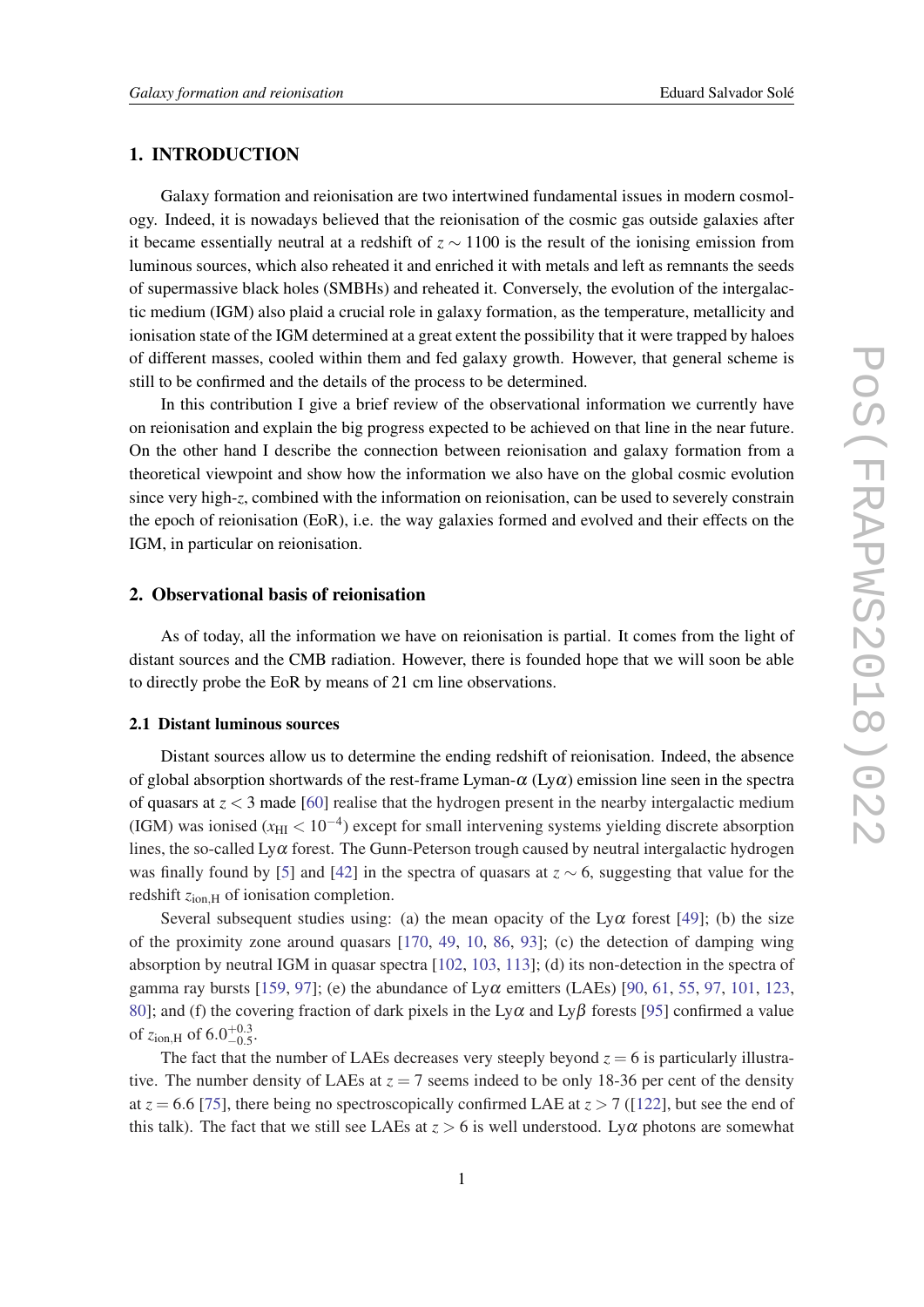redshifted in origin due to the velocity of the emitting gas clouds and, more importantly, due to the fact they are also redshifted when leaving the ionised bubbles around galaxies. As the higher *z*, the smaller ionised bubbles, such an effect, which is notable at *z* near 6, becomes negligible at  $z \sim 7$ where the volume filling factor of ionised regions,  $Q_{\text{HII}}(z)$ , has greatly decreased.

#### 2.2 The CMB radiation

Another partial information on reionisation arises from the analysis of the large-scale cosmic microwave background (CMB) anisotropies. Thomson scattering of free electrons by CMB photons yields an absorption and polarisation of that radiation which remains imprinted in the temperature power spectrum and the E-mode polarisation power spectrum, both on large angular scales. Unfortunately, such imprints are integral effects so that different reionisation histories yield identical results. The usual way to leave that degeneracy is to assume instantaneous reionisation and adjust the values of  $z<sub>ion,H</sub>$  and the optical depth,  $\tau$ .

The 9-year data gathered from the *Wilkinson Microwave Anisotropy Probe* (WMAP9, [\[67](#page-10-0)]) led to  $\tau = 0.089 \pm 0.014$ , while the three-years temperature *Planck* data combined with the polarisation WMAP data yielded  $\tau = 0.078 \pm 0.014$  [[125](#page-12-0)], and the most recent data inferred from the own largescale polarisation anisotropies have further decreased it to  $\tau = 0.058 \pm 0.012$  [\[126\]](#page-12-0).

The corresponding values of  $z_{\text{ion,H}}$  are  $10.6 \pm 1.2$ ,  $9.9_{-1.6}^{+1.8}$  and  $8.8_{-0.8}^{+0.9}$ . The marked difference from the previous value of *z*ion,<sup>H</sup> ∼ 6 indicates that reionisation, far from being instantaneous, ought to be extended, and possibly non-monotonous [\[173](#page-13-0), [30,](#page-9-0) [32](#page-9-0), [69,](#page-10-0) [62,](#page-10-0) [149,](#page-13-0) [115,](#page-12-0) [57,](#page-10-0) [53](#page-10-0), [172](#page-13-0), [11](#page-9-0)].

The small-scale temperature power spectrum can also inform on the duration ∆*z* of reionisation through the kinetic Sunyaev-Zel'dovich effect. However, this piece of information is greatly disturbed by dust emission whose correction is hard to achieve.

Another integral quantity that constrains the EoR, similar to  $\tau$  but more sensitive to low redshifts, is the weak comptonisation distortion of the CMB radiation spectrum. Although its measured upper limit of  $y < 1.5 \times 10^{-5}$  [[94\]](#page-11-0) is a rather loose constraint, it has the advantage with respect to  $\tau$  of being inferred with no modelling.

#### 2.3 The 21 cm line

The hyperfine 21 cm line is a powerful tool to directly probe the EoR (see [[111](#page-12-0)] for a comprehensive review). Neutral hydrogen is seen in absorption or emission over the CMB continuum depending on whether the spin temperature,  $T<sub>S</sub>$ , is lower or higher than the CMB temperature, respectively. This line is optically thin, so by varying the frequency in the observer frame one can have a tomography of the cosmic HI content over redshift. Specifically, the brightness temperature of the 21 cm line at the redshift *z* depends on the density of neutral hydrogen and the spin and CMB temperatures at that *z* through the expression

$$
\delta T(z) \approx 0.14 K \times x_{\rm HI}(z) \Omega_{\rm b} h \left(\frac{1+z}{\Omega_{\rm m}}\right)^{1/2} \left[1 - \frac{T_{\gamma}(z)}{T_{\rm S}(z)}\right] \tag{2.1}
$$

where  $x_{HI}$  is the neutral hydrogen fraction,  $\Omega_m$  and  $\Omega_b$  are the matter and baryon density parameters in the flat  $\Lambda$  Universe and *h* is the Hubble constant in units of 100 Km s<sup>-1</sup> Mpc<sup>-1</sup>. Therefore, as  $T_{\gamma}(z)$  is known from the current value of the CMB temperature, by measuring  $T_{S}(z)$  we can estimate  $x_{\text{HI}}(z)$ .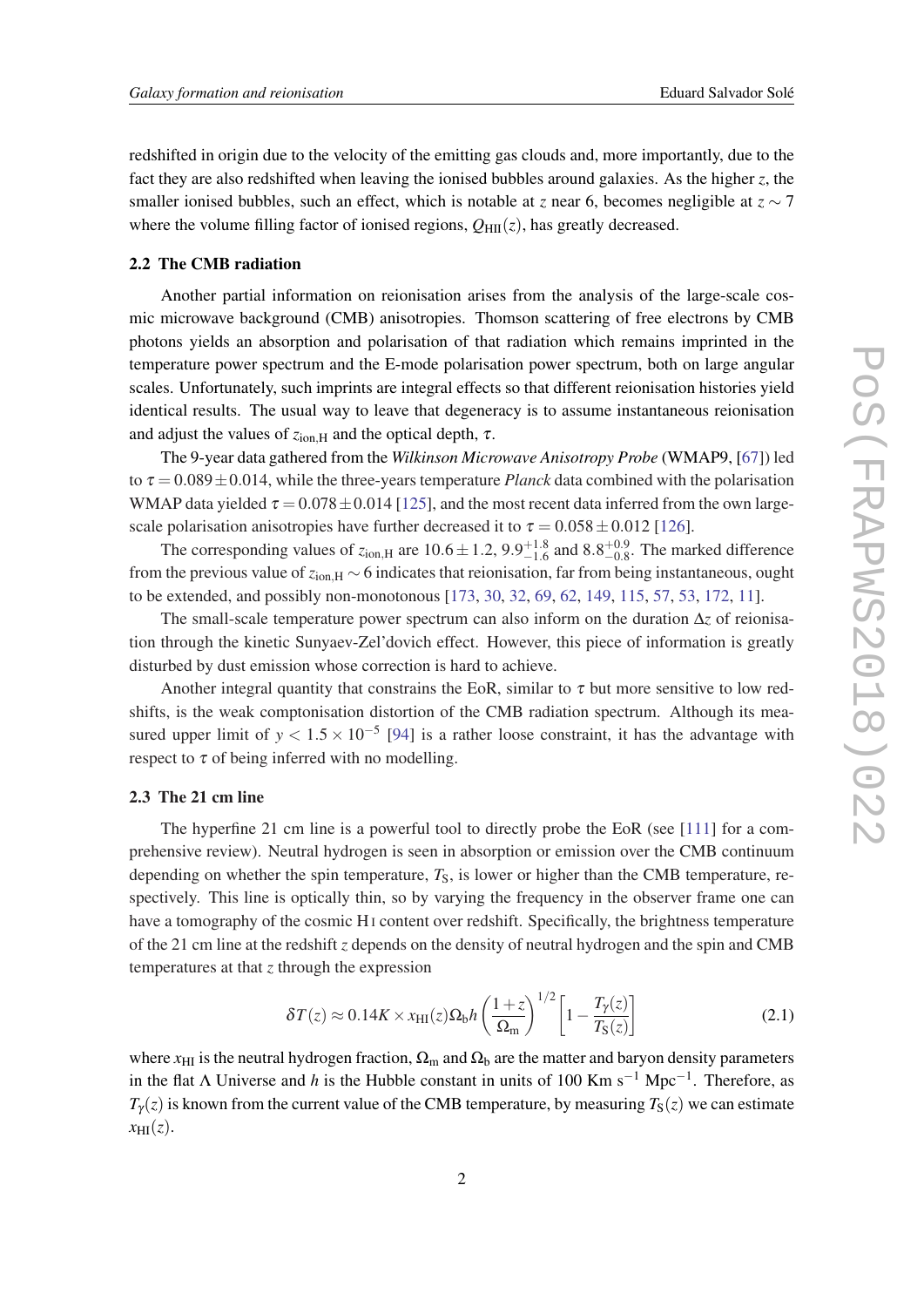$T<sub>S</sub>$  can be obtained from the kinetic temperature  $T<sub>K</sub>$  of the gas. Indeed, at  $z > 30$  the gas density is so large that collisions warrant  $T_S = T_K$ , with  $T_K$  decaying adiabatically since  $z \sim 150$ (until then the gas was coupled to the CMB radiation through Compton scattering with residual electrons). At lower *z*  $T_S$  tends to meet  $T_Y$ . But, at a redshift of about 20, stars begin to form and Ly $\alpha$  photons couple again  $T_S$  to  $T_K$  (the Wouthuysen-Field effect), which begins to rapidly increase heated through X-rays mainly produced in supernovae and the  $Ly\alpha$  photons themselves.

Therefore, the problem with this method is not only the difficulty to measure the cosmological 21 cm signal, which is 5 orders of magnitude smaller than the synchroton emission from the Galaxy, but also that it relies on the accurate modelling of galaxy formation and the evolution of the IGM temperature (see below).

Last week [\[18\]](#page-9-0) reported the detection of a weak absorption line on the CMB continuum which is believed to correspond to the wanted 21 cm line signal. However, the shape of that absorption feature is quite unexpected. We will comback to this point at the end of the talk.

#### 3. Theoretical insight

Among the various mechanisms that might cause reionisation (see e.g. [[31](#page-9-0)]), the most simple and natural one is photo-ionisation by luminous sources, namely active galactic nuclei (AGN), normal galaxies with ordinary Population II (Pop II) stars, and first generation metal-free Population III (Pop III) stars. The X-ray background demonstrates that AGN emit typically one order of magnitude less UV photons than needed at *z* ∼ 6 [\[169,](#page-13-0) [29,](#page-9-0) [99\]](#page-11-0). This implies that either massive SMBHs are too scarce [\[167\]](#page-13-0), or their associated AGN are too obscured by dust [[161](#page-13-0)], while more abundant mini-quasars associated with stellar black holes would have too short duty cycles [[2](#page-8-0), [105\]](#page-11-0). Likewise, the star formation rate (SFR) densities derived from the rest-frame UV luminosity functions (LFs) of normal bright galaxies [\[96](#page-11-0), [88,](#page-11-0) [14,](#page-9-0) [15](#page-9-0)] show that these objects are insufficient to ionise the IGM by *z* ∼ 6. Therefore, ionisation should be achieved either as the result of a substantial abundance of faint star-forming galaxies [\[136](#page-12-0), [74,](#page-11-0) [17\]](#page-9-0) or of the still undetected Pop III stars [[149](#page-13-0), [144](#page-13-0)].

The situation is even more uncertain regarding He II reionisation. The He II mean opacity inferred from the Ly $\alpha$  forest suggests that the redshift of complete He II reionisation,  $z_{\text{ion.He}}$ , should be less than or approximately equal to 3 [\[135,](#page-12-0) [142](#page-13-0), [43](#page-10-0), [98](#page-11-0), [6\]](#page-8-0), and probably no smaller than 2 as the AGN emission begins to decline at that redshift [\[29](#page-9-0)]. AGN are indeed the most plausible ionising sources responsible of He<sub>II</sub> reionisation as they emit more energetic photons than normal galaxies and Pop III stars, the other sources of energetic photons, do not form at  $z < 6$ .

Therefore, the full characterisation of the EoR from the CMB anisotropies or the 21 cm line observations relies on the theoretical modelling of galaxy formation.

#### 3.1 Galaxy formation

The modelling of galaxy formation has been a subject of intense work since the pioneer work by [\[133\]](#page-12-0), [\[145\]](#page-13-0), [\[166](#page-13-0)], [\[21](#page-9-0)] and [[165\]](#page-13-0). This has been carried out by means of hydrodynamic simulations (e.g. [\[158,](#page-13-0) [156](#page-13-0), [153](#page-13-0), [114,](#page-12-0) [154](#page-13-0), [140,](#page-12-0) [46,](#page-10-0) [41,](#page-10-0) [168](#page-13-0), [121](#page-12-0), [141,](#page-13-0) [117](#page-12-0)] as well as semi-analytic models (SAMs) (e.g. [[77,](#page-11-0) [26](#page-9-0), [150,](#page-13-0) [76](#page-11-0), [34,](#page-9-0) [66](#page-10-0), [9,](#page-9-0) [104,](#page-11-0) [19](#page-9-0), [110,](#page-12-0) [134,](#page-12-0) [52](#page-10-0)]).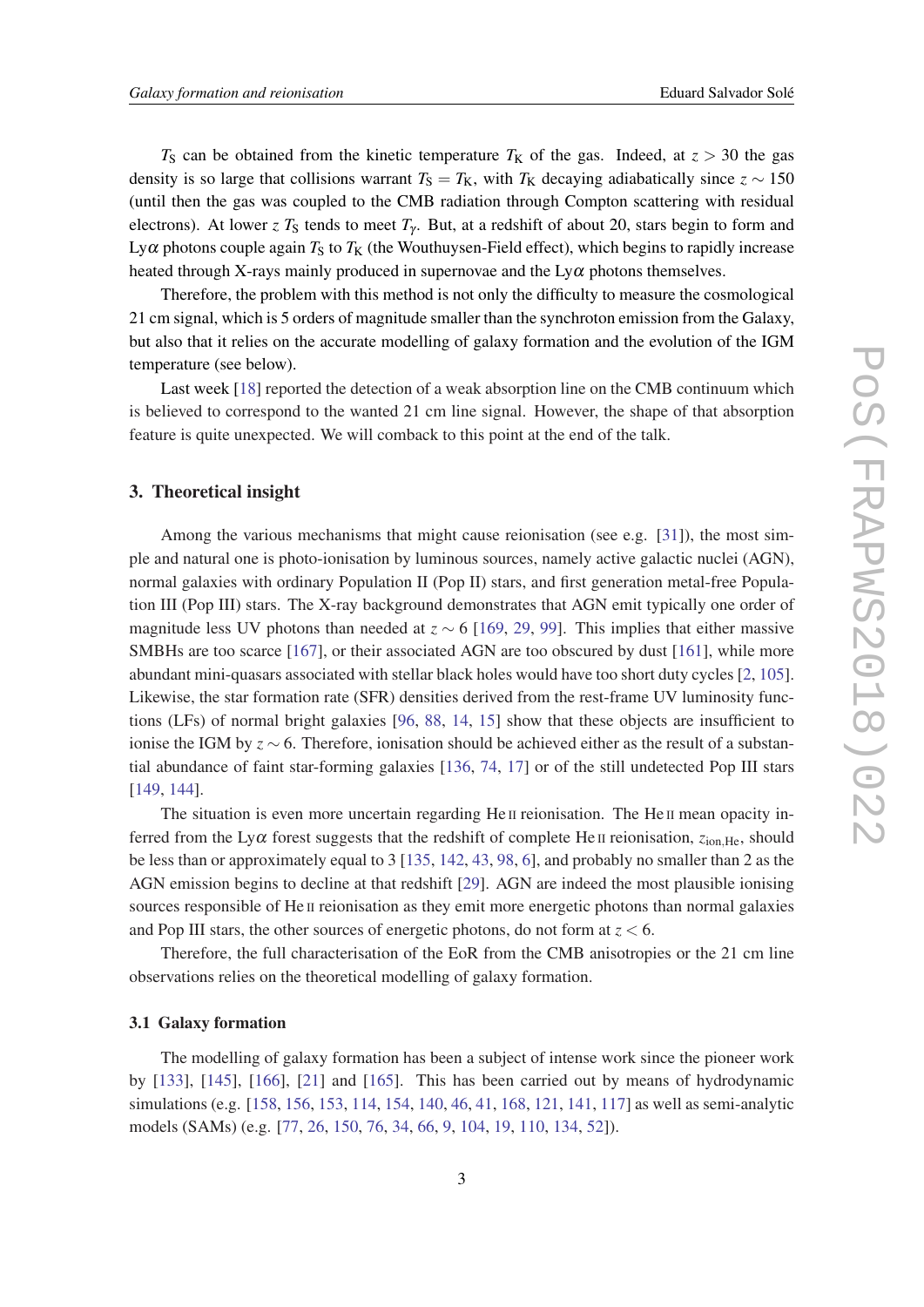SAMs are more practical and inform more easily on the typical properties of objects. They have the bad reputation of describing the baryon physics by means of simple recipes with a very large number of free parameters. But simulations, which are believed to be based on first principles only and to provide more accurate and detailed information, involve the same recipes and parameters as SAMs at subresolution scales. On the other hand, they are more CPU expensive and hard to deal with.

A general problem with all those models is that they are not complete as they do not include molecular cooling at the base of the first generation zero-metallicity Population III (Pop III ) stars, which caused the initial reheating and metal-enrichement of IGM and released the seeds of SMBHs that evolved into active galactic nuclei (AGN). What is worse, the feedback on IGM is not selfconsistently modelled, but it is dealt with in a rather arbitrary way through some parameters to be adjusted.

#### 3.1.1 Feedback on IGM

The impact of galaxy formation on the IGM began to be addressed in a series of papers studying mechanical heating by active galactic nuclei [\[19](#page-9-0), [35\]](#page-9-0), radiative heating through X-rays produced in supernovae [\[166,](#page-13-0) [40](#page-9-0), [28](#page-9-0), [165](#page-13-0), [83,](#page-11-0) [119\]](#page-12-0) and ionisation from young stars [[72,](#page-10-0) [132,](#page-12-0) [143](#page-13-0), [108](#page-12-0), [106](#page-11-0), [47](#page-10-0)].

The IGM evolution is described by a couple of differential equations for its ionisation state and temperature with some source functions provided by a galaxy model. It is in this latter part where most approximations and simplifying assumptions are made, depending on the particular approach followed, namely hydrodynamic simulations [\[129,](#page-12-0) [164](#page-13-0), [116](#page-12-0), [27,](#page-9-0) [173](#page-13-0), [73,](#page-10-0) [120,](#page-12-0) [160](#page-13-0), [4](#page-8-0), [147\]](#page-13-0), numerical and semi-numerical simulations [\[177](#page-14-0), [50,](#page-10-0) [176,](#page-14-0) [148\]](#page-13-0), pure analytic models [\[63](#page-10-0), [157,](#page-13-0) [44](#page-10-0), [54,](#page-10-0) [1,](#page-8-0) [78](#page-11-0)], and semi-analytic models [[3](#page-8-0), [47,](#page-10-0) [100,](#page-11-0) [52](#page-10-0), [171](#page-13-0)], each of them with its pros and cons.

Most of the previous works assume simple hydrogenic composition and a constant, uniform temperature, equal to that of photoionised hydrogenic gas ( $\sim 10^4$  K). The first coupled equations for the IGM ionisation state and temperature after reionisation taking into account the dependence of the latter on the hydrogen and helium abundances and local density of the gas [[107](#page-11-0)] were derived by [[70\]](#page-10-0). And [[71\]](#page-10-0) and [\[69](#page-10-0)] extended them to the EoR itself. [[24\]](#page-9-0) derived the equations taking into account the full composite, inhomogeneous, and multiphase nature of IGM (i.e., singly and doubly ionised regions embedded within a neutral background; [[109](#page-12-0)]).

On the other hand, the source functions are calculated assuming an evolving *universal* halo mass function (MF), while the halo MF is different in ionised and neutral regions because as the mass of haloes able to trap gas and form stars depends on the temperature and ionisation state of the IGM. [[92\]](#page-11-0) derived for the first time the equations governing the IGM evolution, taking into account all these effects.

#### 3.2 Coupled evolution of galaxies and IGM

But, as mentioned in the introduction, to model in a fully self-consistent way galaxy formation and reionisation one must account for the coupled effects of one on each other.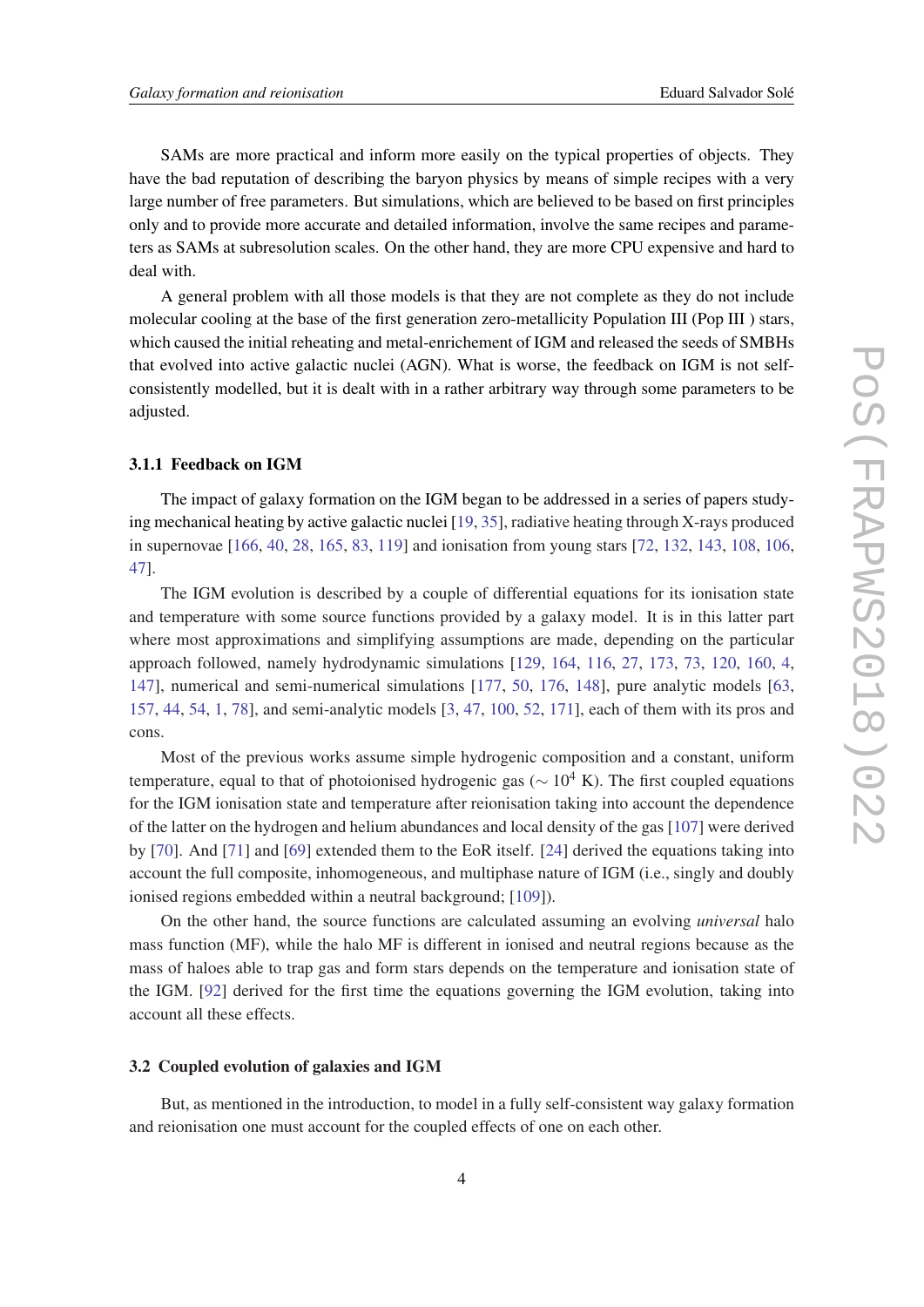In the last few years a big effort has been done along this line in the hydrodynamic cosmological simulations of last generation, such as the so-called Horizon-AGN project [\[8\]](#page-8-0), First Billion Year project [[37\]](#page-9-0), the Technicolor Dawn project [[51\]](#page-10-0), and the SPHINX [\[138](#page-12-0)] project.

However, the goal has been only partially accomplished as none of these cosmological simulations is complete enough. For instance they include the parallel growth of SMBHs and AGN feedback, but the seeds of SMBHs are put in an adhoc way and the same is true for the origin of metals. Indeed, none of these simulations include molecular cooling and Pop III star formation and feedback.

Another important limitation of all these models is, as mentioned, the large number of free parameters they harbour. Such a freedom facilitates, of course, the recovery of the data one is interested in, but at the cost of making the result less reliable. This is particularly true because these models are usually used to explain very specific phenomena only, whereas the model capabilities to recover other observables is not checked.

#### 4. Observations on cosmic evolution

There is nowadays numerous observational data on the evolution of Universe since the Dark Ages.

The most representative datasets of each kind (and their references) are the following:

(a) The cold gas mass density history [\[124,](#page-12-0) [128,](#page-12-0) [130](#page-12-0), [84,](#page-11-0) [175,](#page-14-0) [22,](#page-9-0) [39](#page-9-0)].

(b) The stellar mass density history [[131](#page-12-0), [155,](#page-13-0) [58](#page-10-0), [59,](#page-10-0) [81,](#page-11-0) [82](#page-11-0), [112](#page-12-0), [25](#page-9-0)].

(c) The SMBH mass density history (following [\[85\]](#page-11-0), taking into account the universal SMBH to spheroid mass ratio [[79\]](#page-11-0) times the spheroid to total stellar mass ratio [\[56](#page-10-0)]).

(d) The hot gas metallicity history [[152](#page-13-0), [137,](#page-12-0) [146,](#page-13-0) [45](#page-10-0), [38](#page-9-0)].

(e) The cold gas metallicity history ([[89,](#page-11-0) [151](#page-13-0), [36,](#page-9-0) [174\]](#page-14-0)).

(f) The stellar metallicity history ([\[64,](#page-10-0) [151\]](#page-13-0)).

(g) The IGM metallicity history (based on estimates by [[137,](#page-12-0) [146,](#page-13-0) [45](#page-10-0)]).

(h) The galaxy morphology history (specifically, the fraction of spheroid-dominated galaxies with masses  $> 10^{11}$  M<sub>o</sub>, [[23](#page-9-0), [20,](#page-9-0) [162,](#page-13-0) [127](#page-12-0)]).

(i) The galaxy size history (specifically, the median effective radii of spheroid-dominated galaxies, [\[23](#page-9-0), [163\]](#page-13-0)).

(j) The SFR density history [\[131,](#page-12-0) [88](#page-11-0), [16,](#page-9-0) [118](#page-12-0), [33,](#page-9-0) [48](#page-10-0), [68](#page-10-0)].

(k) The HI-ionising emissivity history (from galaxies [\[7\]](#page-8-0), and from AGN [[29\]](#page-9-0))

(l) The IGM temperature history [[87,](#page-11-0) [12](#page-9-0), [13](#page-9-0)].

Moreover, we have a few differential properties at discrete redshifts:

(m) the galaxy stellar MFs (or UV LFs),

(n) the SMBH MFs (or AGN optical and X-ray LFs)

and SFR vs. galaxy stellar mass or galaxy star-forming main sequences.

All this information should be taken into account by any model of galaxy formation and IGM evolution such as AMIGA pretending to be trusted.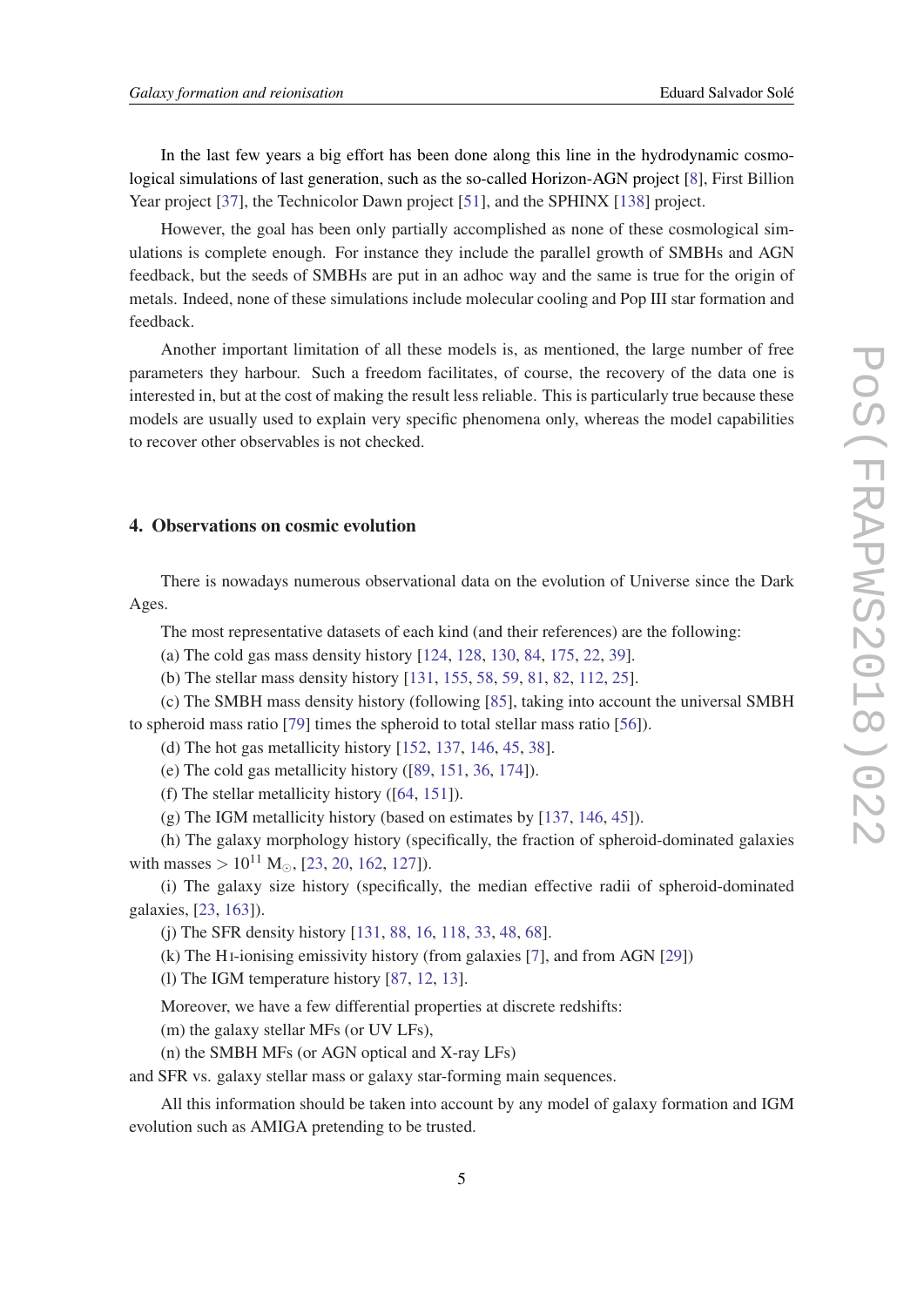<span id="page-6-0"></span>



Figure 1: Best S (red lines) and D (green lines) solutions with single and double reionisation, respectively, fitting all data available (black details) on the evolution of global or averaged cosmic properties since the Dark EAges. Solid lines stand for the contributions from *galactic* Pop II stars and SMBHs; short-dashed lines include the contribution from stars in the diffuse intrahalo medium; and dotted lines include Pop III stars and their black hole remnants. In panel (a), full dots mark the to**d**l gaseous (H I and H<sub>2</sub>) contribution, while empty circles stand for H<sub>I</sub> alone. In panel (k), the long-dashed lines and open circles refer to the contribution from AGN, and in panel (l), solid, dashed, and dotted lines show the predictions for singly ionised, doubly ionised, and neutral regions, respectively (the dotted lines are shifted a factor 500 upwards at *z* higher than the redshift of first or unique ionisation). No observational data are available for the intrahalo gas mass density (x), IGM mass density (y), and metallicity of the matter fallen into SMBHs (z), whose predictions are plotted here for completeness. Density parameters are scaled to the critical cosmic density  $\bar{p}_0$  at  $z = 0$ . The remaining scaling factors are:  $r_0 = r_e(z=0)$ ,  $\dot{\rho}_0 = 1 \text{ M}_{\odot} \text{ yr}^{-1} \text{ Mpc}^{-3}$ ,  $\dot{N}_0 = 10^{51} \text{ photons s}^{-1} \text{ Mpc}^{-3}$ , and  $T_0 = 10^4$  K.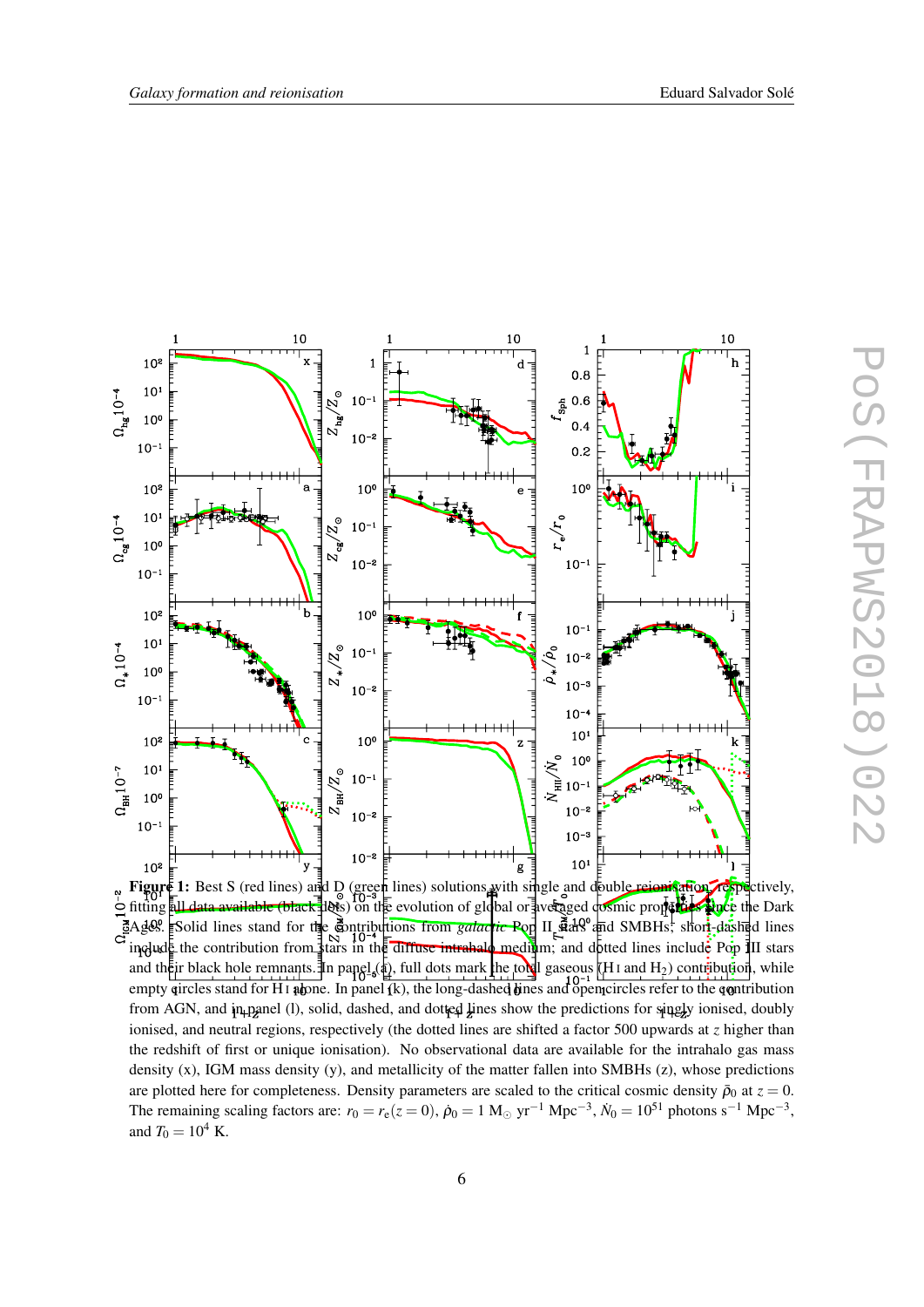#### 5. The AMIGA model

AMIGA (Analytical Model of IGM and GAlaxy evolution) [[91\]](#page-11-0) is the most complete, fully consistent model of galaxy formation model built so far.

It includes all the theoretical developments in the monitoring of luminous sources and IGM mentioned above as well as other technical improvements which make it particularly accurate. Indeed, the properties of dark matter haloes and their baryon content are dealt with by interpolating them in grids of masses and redshifts that are progressively built from trivial boundary conditions as haloes merge and accrete. This procedure is less computer memory-demanding than the usual method based on Monte-Carlo or *N*-body realisations of halo merger trees, and enables one to reach redshifts as high as wanted and halo masses as low as needed while maintaining a good sampling over the entire redshift and mass ranges. In this way one can integrate at every *z* the feedback of luminous sources for the halo MF (in ionised and neutral regions separately) and accurately evolve the IGM.

The number of free parameters in AMIGA is greatly reduced in comparison to other galaxy formation models thanks to causally linking physical processes that are usually treated as independent from each other. In fact, the 9 free parameters left are fully constrained through the fit to the observational information on reionisation described in Section 2 and the information on the main cosmic properties given in Section 4.

All the acceptable solutions found [[139](#page-12-0)] are tightly grouped in two narrow sets, one for moderately top-heavy Pop III star initial mass functions (IMFs) leading to single reionisation with  $\tau = 0.072^{+0.004}_{-0.005}$ , and another one for top-heavier Pop III star IMFs leading to double reionisation with  $\tau = 0.102^{+0.001}_{-0.001}$  (see Fig. [2\)](#page-8-0). The first ionisation phase in the latter solutions is driven by Pop III stars until *z* ∼ 10, and after a short recombination period a second ionisation phase takes place, driven by normal bright and faint galaxies. While in the solutions with single reionisation, both kinds of sources compete in parallel.

Both kinds of solutions give excellent fits to all the 13 independent observed cosmic histories (Fig. [1\)](#page-6-0), the galaxy stellar MFs and the galaxy star-forming main sequences at different redshifts, being the first time that a galaxy formation model fits all the information available on cosmic evolution.

The CMB Thomson optical depth found in double reionisation, though consistent with the observational estimates from the *WMAP* 9-year and *Planck* three-year data, is 3σ larger than the most recent estimate from the Planck data. While the CMB optical depth found in single reionisation is consistent with that estimate. Thus,  $\tau$  favours the single reionisation scenario. However, double reionisation cannot be rejected yet. Indeed, the uncertainty in  $\tau$  is still big and, what is more important, it has the following advantages. First, it can explain in a simple natural manner the Ly $\alpha$ -emitting galaxies recently observed at  $z \sim 9$  [\[178,](#page-14-0) [65](#page-10-0)], together with the gap in their distribution between  $z \sim 7$  and ~ 9. Second, the strange shape of the 21 cm line signal reported by [[18\]](#page-9-0) could also be naturally explained. Indeed,  $Ly\alpha$  photons are only present in a thin shell around ionised bubbles, with an intermediate temperature between those in the ionised bubbles and in the deep neutral background, so in equation (1) we should replace  $x_{\text{HI}}(z)$  by the fraction of neutral hydrogen in those shells,  $x_{1ya}(z)$ , and  $T_S$  by the corresponding temperature,  $T_{1ya}$ . The fact that  $T_{1ya}$ should increase in a much more moderate way (if not keep essentially constant) and that  $x_{1ya}(z)$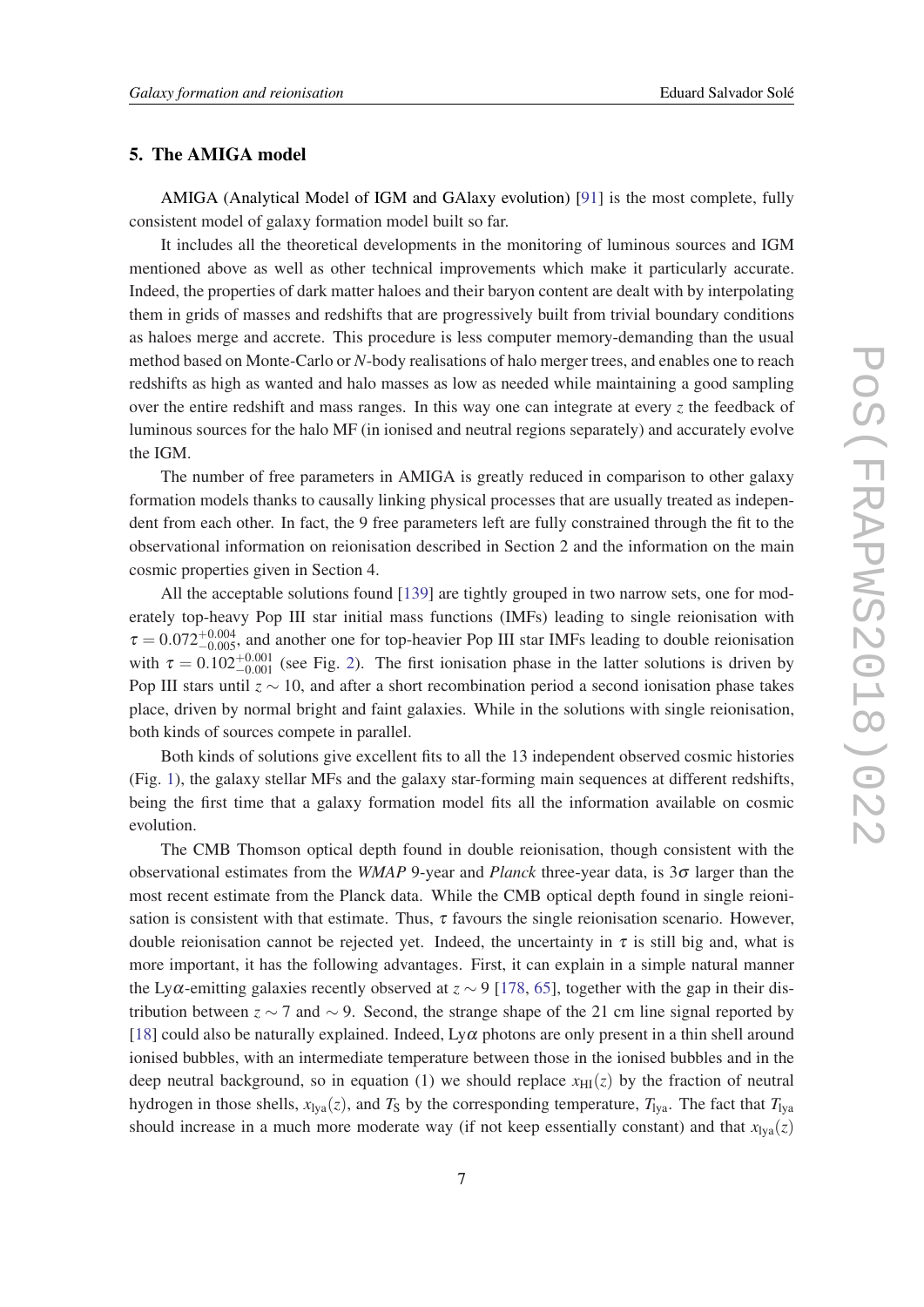<span id="page-8-0"></span>should rapidly vanish with the growth of ionised bubbles in double reionisation could explain the poorly understood shape of that absorption feature.



Figure 2: Only acceptable solutions with shagle (left panel) and double (right panel) reionisation. In thick lines models S and D giving the best solution of the respective types.<sup>"</sup> In thin lines the solutions bracketing the two sets. The error bars centred at  $z = 2.5$  and  $z = 8.8$  along  $Q_{\text{SH}} = 1.0$  give the estimated limits for the redshifts of complete helium and hydrogen ionisations, respectively (see Sec. 12); the vertical dotted black line marks the redshift  $z = 7$  where  $Q_{\text{HII}}$  is found to decrease with increasing *z*.

#### 6. Conclusions

In the last decades a big progress has been achieved in the modelling and observational characterisation of cosmic evolution since the Dark Ages. Thanks to these improvements it has nowadays become possible to severely constrain the intertwined complex processes of galaxy formation and reionisation.

Our ignorance on the Pop III star IMF still leads to a small degeneracy in the allowed solutions as two different solutions, one with single and the other with double reionisation, are still possible.

However, the rapidly growing observational data on the high-*z* Universe, coming from the CMB anisotropies and 21 cm line experiments as well as the observation of very distant LAEs could soon leave that degeneracy.

#### References

- [1] Alvarez, M. A., Finlator, K., & Trenti, M. 2012, ApJL, 759, L38
- [2] Alvarez, M. A., Wise, J. H., & Abel, T. 2009, ApJ, 701, L133
- [3] Babul, A., & Rees, M. J. 1992, MNRAS, 255, 346
- [4] Battaglia, N., Trac, H., Cen, R., & Loeb, A. 2013, ApJ, 776, 81
- [5] Becker, R. H., Fan, X., White, R. L. et al. 2001, AJ, 122, 2850
- [6] Becker, G. D., Bolton, J. S., Haehnelt, M. G., & Sargent, W. L. W. 2011, MNRAS, 410, 1096
- [7] Becker, G. D., & Bolton, J. S. 2013, MNRAS, MNRAS, 436, 1023
- [8] Beckmann, R. S., Devriendt, J., Slyz, A., et al. 2017, MNRAS, 472, 949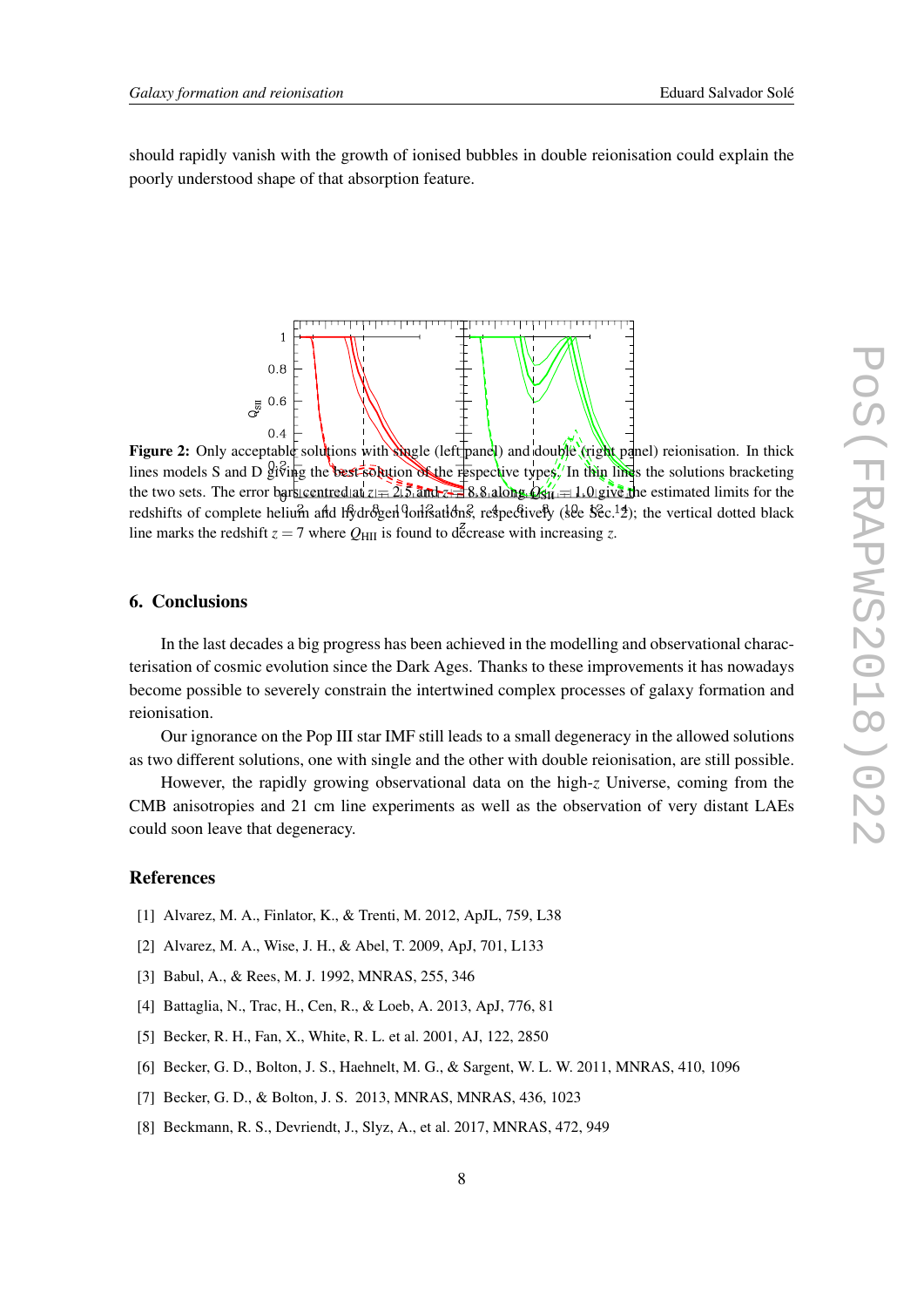- <span id="page-9-0"></span>[9] Benson, A. J., Bower, R. G., Frenk, C. S., et al. 2003, ApJ, 599, 38
- [10] Bolton, J. S., & Haehnelt, M. G. 2007a, MNRAS, 381, L35
- [11] Bolton, J. S., & Haehnelt, M. G. 2007b, MNRAS, 382, 325
- [12] Bolton, J. S., Becker, G. D., Wyithe, J. S. B., Haehnelt, M. G., & Sargent, W. L. W. 2010, MNRAS, 406, 612
- [13] Bolton, J. S., Becker, G. D., Raskutti, S., et al. 2012, MNRAS, 419, 2880
- [14] Bouwens, R. J., Illingworth, G. D., Oesch, P. A., et al. 2011, ApJ, 737, 90
- [15] ca Bouwens, R. J., Illingworth, G. D., Oesch, P. A., et al. 2012, ApJ, 752, L5
- [16] Bouwens, R. J., Illingworth, G. D., Oesch, P. A., et al. 2012, ApJ, 754, 83
- [17] Bouwens, R. J., Smit, R., Labbé, I., et al. 2016, ApJ, 831, 176
- [18] Bowman, J. D., Rogers, A. E. E., Monsalve, R. A., Mozdzen, T. J., & Mahesh, N. 2018, Nat, 555, 67
- [19] Bower, R. J., Benson, A. J., Malbon, R., Helly, J. C., Frenk, C. S., Baugh, C. M., Cole, S., & Lacey, C. G. 2006, MNRAS, 370, 645
- [20] Bruce, V. A., Dunlop, J. S., McLure, R. J., et al. 2014, MNRAS, 444, 1001
- [21] Blumenthal, G. R., Faber, S. M., Primack, J. R., & Rees, M. J. 1984, Nature, 311, 517
- [22] Boselli, A., Cortese, L., Boquien, M., et al. 2014, A.Ap., 564, A66
- [23] Buitrago F., Trujillo I., Conselice C. J., Bouwens R. J., Dickinson M., Yan H., 2008, ApJ, 687, L61
- [24] Choudhury, T. R., & Ferrara, A. 2005, MNRAS, 361, 577
- [25] Caputi, K. I., Cirasuolo, M., Dunlop, J. S., et al. 2011, MNRAS, 413, 162
- [26] Cole, S., Aragon-Salamanca, A., Frenk, C. S., Navarro, J. F., & Zepf, S. E. 1994, MNRAS, 271, 781
- [27] Ciardi, B., Ferrara, A., Governato, F., & Jenkins, A. 2000, MNRAS, 314, 611
- [28] Cole, S. 1991, ApJ, 367, 45
- [29] Cowie, L. L., Barger, A. J., & Trouille, L. 2009, ApJ, 692, 1476
- [30] Cen, R. 2003, ApJ, 591, 12
- [31] Chen, X. 2007, Nuclear Physics B Proceedings Supplements, 173, 133
- [32] Chiu, W. A., Fan, X., & Ostriker, J. P. 2003, ApJ, 599, 759
- [33] Coe, D., Zitrin, A., Carrasco, M., et al. 2013, ApJ, 762, 32
- [34] Cole, S., Lacey, C. G., Baugh, C. M., & Frenk, C. S. 2000, MNRAS, 319, 168
- [35] Croton, D. J., et al. 2006, MNRAS, 365, 11
- [36] Cullen, F., Cirasuolo, M., McLure, R. J., Dunlop, J. S., & Bowler, R. A. A. 2014, MNRAS, 440, 2300
- [37] Cullen, F., McLure, R. J., Khochfar, S., Dunlop, J. S., & Dalla Vecchia, C. 2017, MNRAS, 470, 3006
- [38] Danforth, C. W., & Shull, J. M. 2008, ApJ, 679, 194-219
- [39] Decarli, R., Walter, F., Aravena, M., et al. 2016, ApJ, 833, 69
- [40] Dekel, A., & Silk, J., 1986 ApJ, 303, 39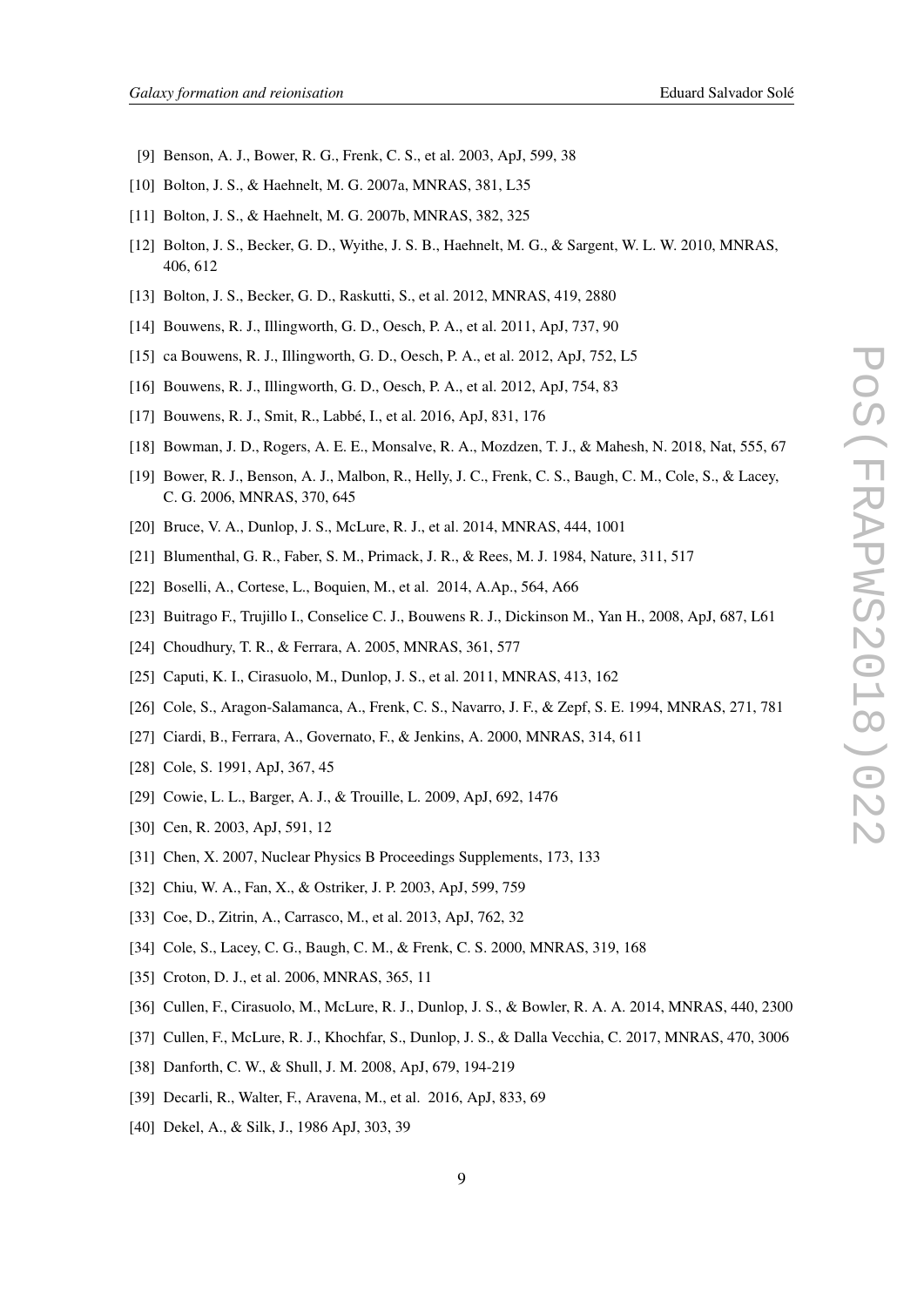- <span id="page-10-0"></span>[41] De Lucia, G., & Blaizot, J. 2007, MNRAS, 375, 2
- [42] Djorgovski, S. G., Castro, S., Stern, D., & Mahabal, A. A. 2001, ApJ, 560L, 5
- [43] Dixon, K. L., & Furlanetto, S. R. 2009, ApJ, 706, 970
- [44] Dijkstra, M., Haiman, Z., Rees, M. J., & Weinberg, D. H. 2004, ApJ, 601, 666
- [45] D'Odorico, V., et al. 2013, MNRAS, 435, 1198
- [46] Domínguez-Tenreiro, R., Oñorbe, J., Sáiz, A., Artal, H., & Serna, A. 2006, ApJL, 636, L77
- [47] Efstathiou, G. 1992, MNRAS, 256, 43P
- [48] Ellis, R. S., McLure, R. J., Dunlop, J. S., et al. 2013, ApJL, 763, L7
- [49] Fan, X., et al. 2006, AJ, 132, 117
- [50] Faucher-Giguère, C.-A., Lidz, A., Zaldarriaga, M., & Hernquist, L. 2009, ApJ, 703, 1416
- [51] Finlator, K., Keating, L., Oppenheimer, B. D., Davé, R., & Zackrisson, E. 2018, arXiv:1805.00099
- [52] Font, A. S., Benson, A. J., Bower, R. G., et al., 2011 MNRAS, 417, 1260
- [53] Furlanetto, S. R., & Loeb, A. 2005, ApJ, 634, 1
- [54] Furlanetto, S. R., Zaldarriaga, M., & Hernquist, L. 2004, ApJ, 613, 1
- [55] Furlanetto, S. R., Zaldarriaga, M., & Hernquist, L. 2006, MNRAS, 365, 1012
- [56] Gadotti, D. A. 2009, MNRAS, 393, 1531
- [57] Gnedin, N. Y. 2004, ApJ, 610, 9
- [58] González, V., Labbé, I., Bouwens, R. J., et al. 2010, ApJ, 713, 115
- [59] González, V., Labbé, I., Bouwens, R. J., et al. 2011, ApJ, 735, L34
- [60] Gunn, J. E., & Peterson, B. A. 1965, ApJ, 142, 1633
- [61] Haiman, Z., & Cen, R. 2005, ApJ, 623, 627
- [62] Haiman, Z., & Holder, G. P. 2003, ApJ, 595, 1
- [63] Haiman, Z., Thoul, A. A., & Loeb, A. 1996, ApJ, 464, 523
- [64] Halliday, C., Daddi, E., Cimatti, A., et al. 2008, A.Ap., 479, 41
- [65] Hashimoto, T., Laporte, N., Mawatari, K., et al. 2018, Nat, 557, 39
- [66] Hatton, S., Devriendt, J. E. G., Ninin, S., Bouchet, F. R., Guiderdoni, B., & Vibert, D. 2003, MNRAS, 343, 75
- [67] Hinshaw, G., Larson, D., Komatsu, E., et al. 2013, ApJ Supp. Ser., 208, 19
- [68] Hopkins, A. M. 2004, ApJ, 615, 209
- [69] Hui, L., & Haiman, Z. 2003, ApJ, 596, 9
- [70] Hui, L., & Gnedin, N. Y. 1997, MNRAS, 297, 27
- [71] Haiman, Z., & Holder, G. 2003, ApJ, 595, 1
- [72] Ikeuchi, S. 1986, ApJSS, 118, 509
- [73] Iliev, I. T., Mellema, G., Shapiro, P. R., & Pen, U. 2010, MNRAS, 376, 534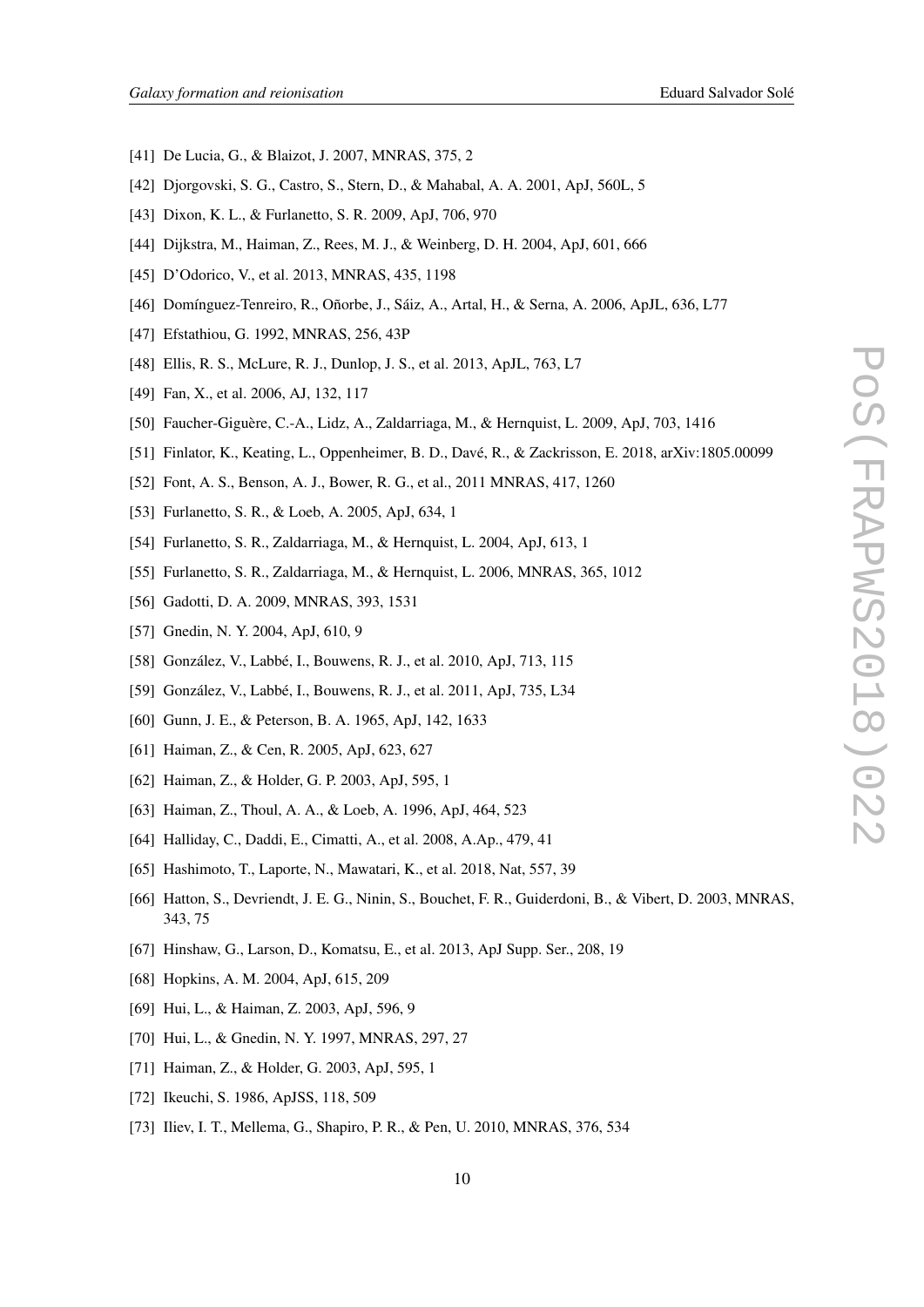- <span id="page-11-0"></span>[74] Ishigaki, M., Kawamata, R., Ouchi, M., et al. 2015, ApJ, 799, 12
- [75] Iye, M., Ota, K., Kashikawa, N., et al. 2006, Nat, 443, 186
- [76] Kauffmann, G., Colberg, J. M., Diaferio, A., & White S. D. M. 1999, MNRAS, 303, 188
- [77] Kauffmann, G., White, S. D. M., & Guiderdoni, B. 1993, MNRAS, 264, 201 (KWB)
- [78] Kaurov, A. A., & Gnedin, N. Y. 2013, ApJ, 771, 35
- [79] Kormendy, J., & Ho, L. C. 2013, An.Rev.A.Ap., 51, 511
- [80] Jensen, H., Laursen, P., Mellema, G., et al. 2013, MNRAS, 428, 1366
- [81] Labbé, I., González, V., Bouwens, R. J., et al. 2010, ApJ, 708, L26
- [82] Labbé, I., González, V., Bouwens, R. J., et al. 2010, ApJ, 716, L103
- [83] Lacey, C. G. & Silk, J. 1991, ApJ, 381, 14
- [84] Lah, P., Chengalur, J. N., Briggs, F. H., et al. 2007, MNRAS, 376, 1357
- [85] Li, Y.-R., Ho, L. C., & Wang, J.-M. 2011, ApJ, 742, 33
- [86] Lidz, A., McQuinn, M., Zaldarriaga, M., Hernquist, L., & Dutta, S. 2007, ApJ, 670, 39
- [87] Lidz, A., Faucher-Giguère, C.-A., Dall'Aglio, A., et al. 2010, ApJ, 718, 199
- [88] Lorenzoni, S., Bunker, A. J., Wilkins, S. M., et al. 2011, MNRAS, 414, 1455
- [89] Maiolino, R., Nagao, T., Grazian, A., et al. 2008, A.Ap., 488, 463
- [90] Malhotra, S., & Rhoads, J. E. 2004, ApJL, 617, L5
- [91] Manrique, A., Salvador-Solé, E., Juan, E., et al. 2015, ApJ Supp. Ser., 216, 13
- [92] Manrique, A., & Salvador-Solé, E. 2015, ApJ, 803, 103
- [93] Maselli, A., Gallerani, S., Ferrara, A., & Choudhury, T. R. 2007, MNRAS, 376, L34
- [94] Mather, J. C., Cheng, E. S., et al. 1990,ApJL, 354, L37
- [95] McGreer, I. D., Mesinger, A., & Fan, X. 2011, MNRAS, 415, 3237
- [96] McLure, R. J., Dunlop, J. S., Cirasuolo, M., et al. 2010, MNRAS, 403, 960
- [97] McQuinn, M., Hernquist, L., Zaldarriaga, M., & Dutta, S. 2007, MNRAS, 381, 75
- [98] McQuinn, M. 2009, ApJ, 704, L89
- [99] McQuinn, M. 2012, MNRAS, 426, 1349
- [100] Mesinger, A., & Dijkstra, M. 2008, MNRAS, 390, 1071
- [101] Mesinger, A., & Furlanetto, S. R. 2008, MNRAS, 386, 1990
- [102] Mesinger, A., & Haiman, Z. 2004, ApJ, 611, L69
- [103] Mesinger, A., & Haiman, Z. 2007, ApJ, 660, 923
- [104] Menci, N., Fontana, A., Giallongo, E., & Salimbeni, S. 2005, ApJ, 632, 49
- [105] Milosavljević, M., Bromm, V., Couch, S. M., & Oh, S. P. 2009, ApJ, 698, 766
- [106] Miralda-Escudé, J., & Ostriker, J. P. 1992, ApJ, 392, 15
- [107] Miralda-Escudé, J., & Rees, M. J. 1994, MNRAS, 266, 343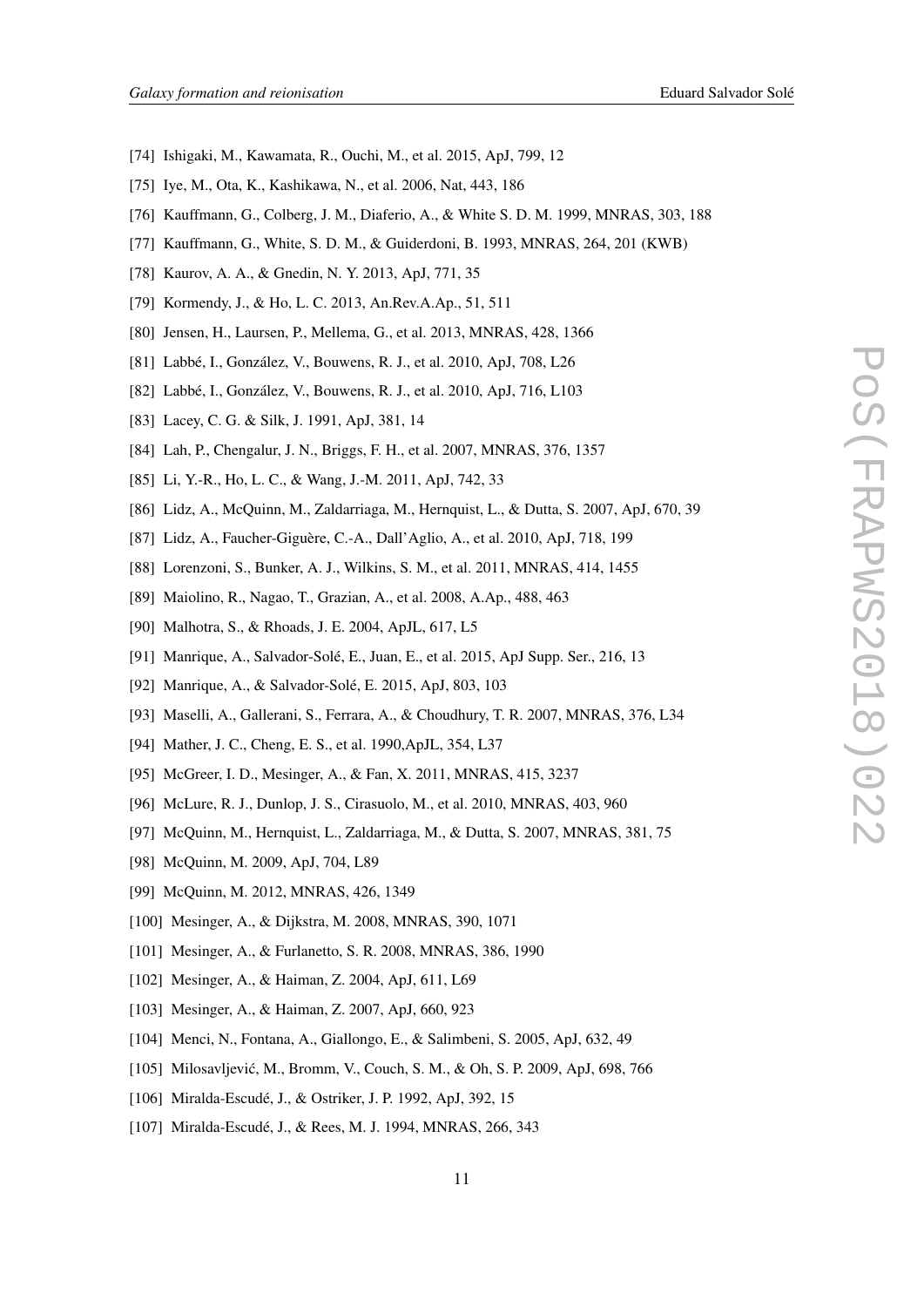- <span id="page-12-0"></span>[108] Miralda-Escudé, J., & Ostriker Rees, M. J. 1990, ApJ, 350, 1
- [109] Miralda-Escudé, J., Haehnelt, M., & Rees, M. J. 2000, ApJ, 530, 1
- [110] Monaco, P., Fontanot, F., & Taffoni, G. 2007, MNRAS, 375, 1189
- [111] Morales, M. F., & Wyithe, J. S. B. 2010, An.Rev.A.Ap., 48, 127
- [112] Mortlock, A., Conselice, C. J., Bluck, A. F. L., et al. 2011a, MNRAS, 413, 2845
- [113] Mortlock, D. J., Warren, S. J., Venemans, B. P., et al. 2011b, Nature, 474, 616
- [114] Nagamine, K., Cen, R., Hernquist, L., Ostriker, J. P., & Springel, V. 2004b, ApJ, 610, 45
- [115] Naselsky, P., & Chiang, L. 2004, MNRAS, 347, 795
- [116] Navarro, J., & Steinmetz, M. 1997, ApJ, 478, 13
- [117] Nelson, D., Pillepich, A., Genel, S., et al. 2015, Astronomy and Computing, 13, 12
- [118] Oesch, P. A., Bouwens, R. J., Illingworth, G. D., et al. 2013, ApJ, 773, 75
- [119] Oh, S. P., & Haiman, Z. 2003, MNRAS, 332, 59
- [120] Okamoto, T., Gao, L., & Theuns, T. 2008, MNRAS, 390, 920
- [121] Oñorbe, J., Martínez-Serrano, F. J., Domínguez-Tenreiro, R., Knebe, A., & Serna, A. 2011, ApJL, 732, L32
- [122] Ota, K., Iye, M., Kashikawa, N., et al. 2008, ApJ, 677, 12-26
- [123] Ouchi, M., Shimasaku, K., Furusawa, H., et al. 2010, ApJ, 723, 869
- [124] Péroux, C., McMahon, R. G., Storrie-Lombardi, L. J., & Irwin, M. J. 2003, MNRAS, 346, 1103
- [125] Planck Collaboration, Ade, P. A. R., Aghanim, N., et al. 2016, submitted to A.Ap., arXiv:1502.01589
- [126] Planck Collaboration, Adam, R., Aghanim, N., et al. 2016, submitted to A.Ap., arXiv:1605.03507
- [127] Porter, L. A., Somerville, R. S., Primack, J. R., & Johansson, P. H. 2014, MNRAS, 444, 942
- [128] Prochaska, J. X., Herbert-Fort, S., & Wolfe, A. M. 2005, ApJ, 635, 123
- [129] Quinn, T., Katz, N., & Efstathiou, G. 1996, MNRAS, 278, L49
- [130] Rao, S. M., Turnshek, D. A., & Nestor, D. B. 2006, ApJ, 636, 610
- [131] Reddy, N. A., & Steidel, C. C. 2009, ApJ, 692, 778
- [132] Rees, M. J. 1986, MNRAS, 218, 25P
- [133] Rees, M. J., & Ostriker, J. P. 1977, MNRAS, 179, 541
- [134] Ricciardelli, E., & Franceschini, A. 2010, A&A, 518, 14
- [135] Ricotti, M., Gnedin, N. Y., & Shull, J. M. 2000, ApJ, 534, 41
- [136] Robertson, B. E., Ellis, R. S., Furlanetto, S. R., & Dunlop, J. S. 2015, ApJL, 802, L19
- [137] Ryan-Weber, E. V., Pettini, M., Madau, P., & Zych, B. J. 2009, MNRAS, 395, 1476
- [138] Rosdahl, J., Katz, H., Blaizot, J., et al. 2018, arXiv:1801.07259
- [139] Salvador-Solé, E., Manrique, A., Guzman, R., et al. 2017, ApJ, 834, 49
- [140] Schaye J., et al. 2010, MNRAS, 402, 1536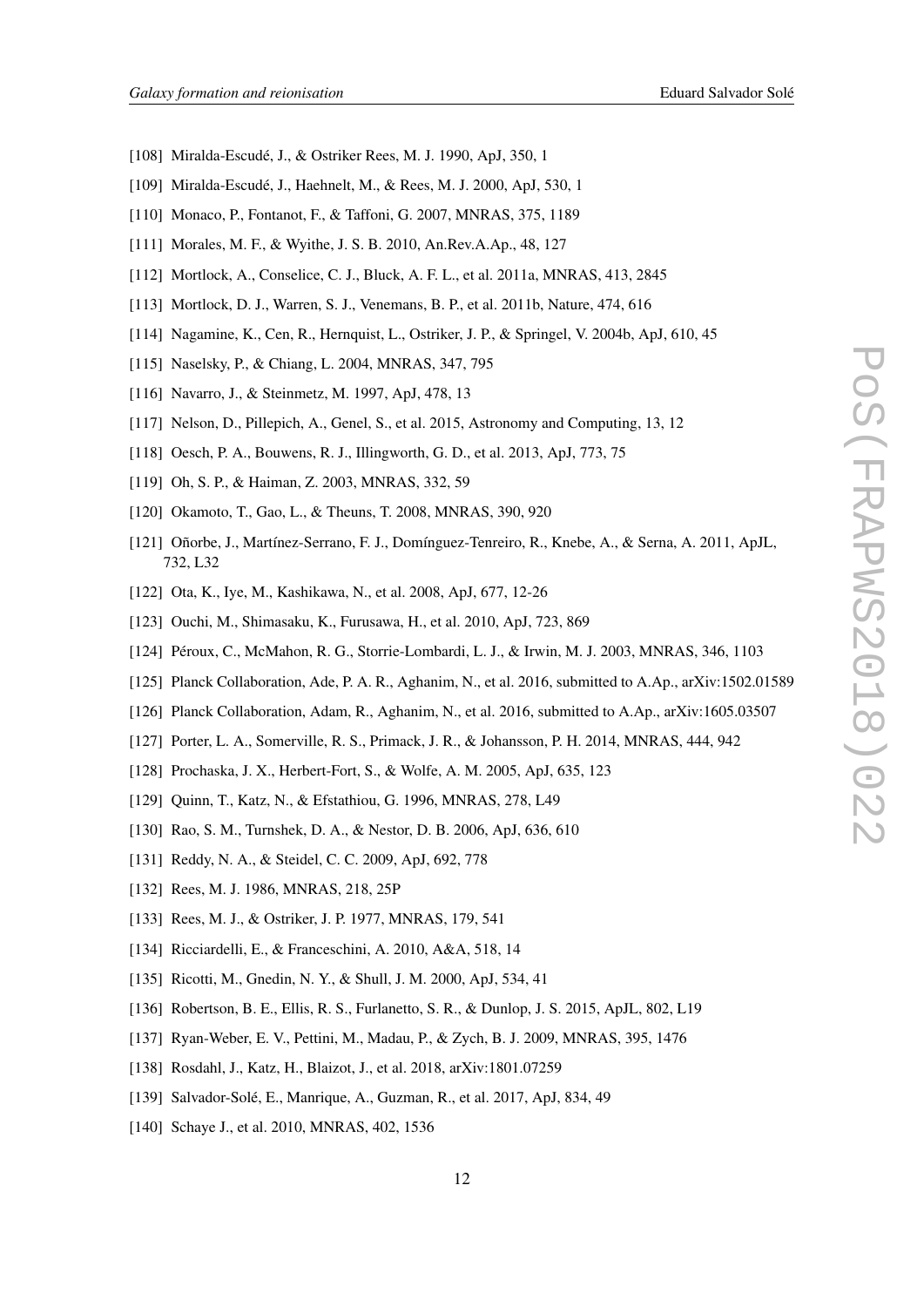- 
- <span id="page-13-0"></span>[141] Schaye, J., Crain, R. A., Bower, R. G., et al. 2015, MNRAS, 446, 521
- [142] Schaye, J., Theuns, T., Rauch, M., Efstathiou, G., & Sargent, W. L. W. 2000, MNRAS, 318, 817
- [143] Shapiro, P. R., Giroux, M. L., & Babul, A. 1990 in After the First Three Minutes, ed. S. Holt, V. Trimble, & C. Bennett AIP Conf. Proc. 222), 347
- [144] Shin, M.-S., Trac, H., & Cen, R. 2008, ApJ, 681, 756
- [145] Silk J. 1977, ApJ, 211, 638
- [146] Simcoe, R. A., Cooksey, K. L., Matejek, M., et al. 2011, ApJ, 743, 21
- [147] Sobacchi, E., & Mesinger, A. 2013a, MNRAS, 432, 51
- [148] Sobacchi, E., & Mesinger, A. 2013b,MNRAS, 432, 3340
- [149] Sokasian, A., Yoshida, N., Abel, T., Hernquist, L., & Springel, V. 2004, MNRAS, 350, 47
- [150] Somerville, R. S., & Primack, J. R. 1999, MNRAS, 310, 1087
- [151] Sommariva, V., Mannucci, F., Cresci, G., et al. 2012, A.Ap., 539, A136
- [152] Songaila, A. 2001, ApJ, 561, 153
- [153] Springel, V. 2000, MNRAS, 312, 859
- [154] Springel, V. 2005, MNRAS, 364, 1105
- [155] Stark, D. P., Ellis, R. S., Bunker, A., et al. 2009, ApJ, 697, 1493
- [156] Steinmetz, M., & Navarro, J. F. 1999, ApJ, 513, 555
- [157] Thoul, A. A., & Weibnberg, D. H. 1996, ApJ, 465, 608
- [158] Tissera, P. B., Lambas, D. G., & Abadi, M. G. 1997, MNRAS, 286, 384
- [159] Totani, T., et al. 2006, PASJ, 58, 485
- [160] Trac, H., Cen, R., & Loeb, A. 2008, ApJL, 689, L81
- [161] Treister, E., Schawinski, K., Volonteri, M., Natarajan, P., & Gawiser, E. 2011, Nature, 474, 356
- [162] Tamburri, S., Saracco, P., Longhetti, M., et al. 2014, A.Ap., 570, A102
- [163] Trujillo, I., Conselice, C. J., Bundy, K., et al. 2007, MNRAS, 382, 109
- [164] Weinberg, D. H., Hernquist, L., & Katz, N. 1997, ApJ, 477, 8
- [165] White, S. D. M., & Frenk, C. S. 1991, ApJ, 379, 52
- [166] White, S. D. M., & Rees, M. J. 1978, MNRAS, 183, 341
- [167] Willott, C. J., Delorme, P., Reylé, C., et al. 2010a, AJ, 139, 906
- [168] Wise, J. H., & Abel, T., 2008, ApJ, 684, 1
- [169] Worsley, M. A., Fabian, A. C., Bauer, F. E., et al. 2005, MNRAS, 357, 1281
- [170] Wyithe, J. S. B., Loeb, A., & Carilli, C. 2005, ApJ, 654, 12
- [171] Wyithe, J. S. B., & Loeb, A. 2013, MNRAS, 428, 2741
- [172] Wyithe, J. S. B., Cen, R. 2007, ApJ, 659, 890
- [173] Wyithe, J. S. B., & Loeb, A. 2004, Nature, 427, 815